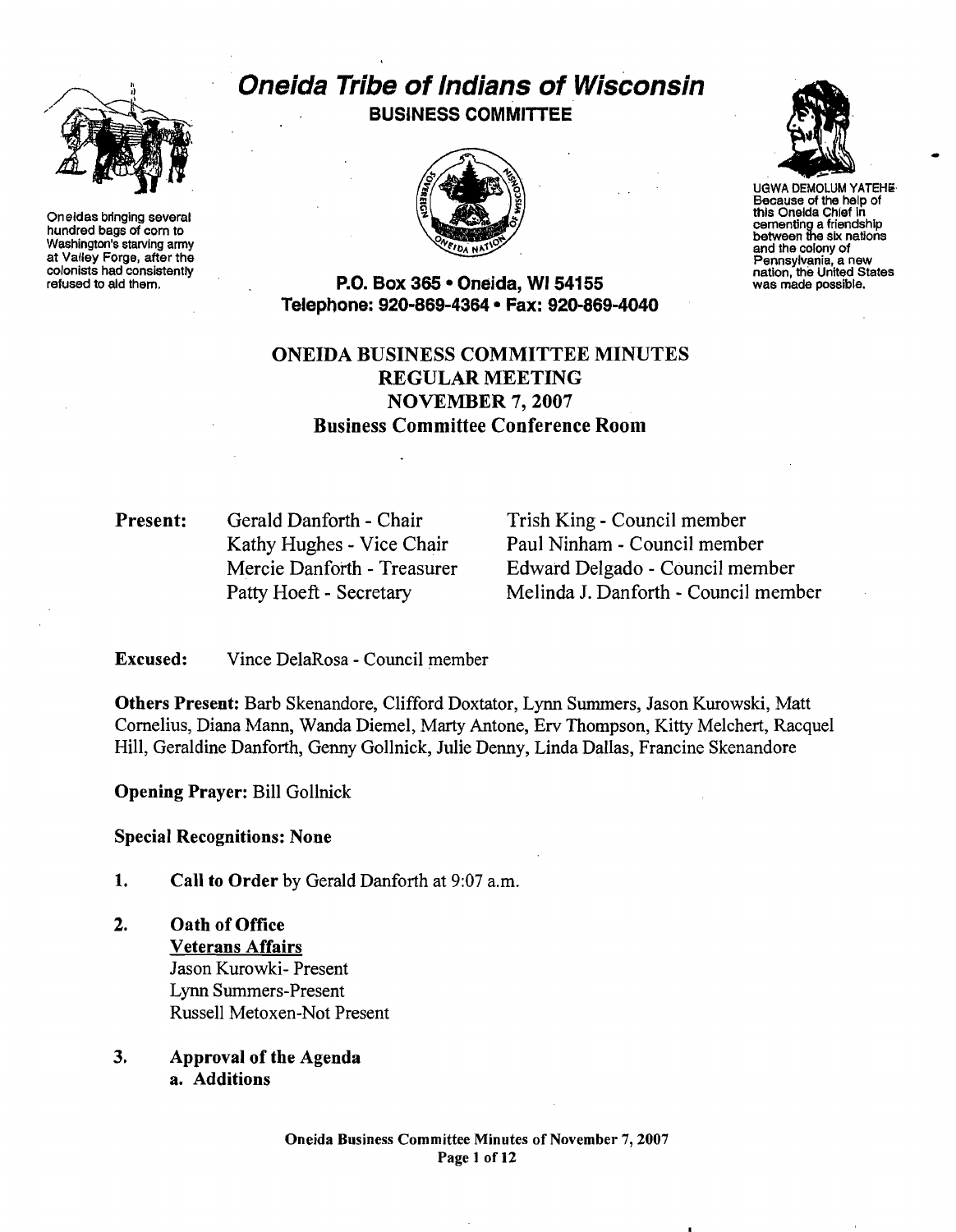#### To Executive Session #4: Service Agreement

#### To Travel Request #3: Masa Verde

• Action: Motion by Patty Hoeft to approve the agenda, seconded by Paul Ninham. Motion cutive Session #4: Service Agreement<br>vel Request #3: Masa Verde<br>Motion by Patty Hoeft to approve the agenda, seconded by Paul Ninham. Motion<br>carried unanimously.

## 4. Minutes to be Approved

Regular Minutes of Oct. lO, 2007

Action: Motion by Ed Delgado to approve the Oct. 10, 2007 minutes, seconded by Trish King. Motion carried unanimously.

Regular Minutes of Oct. 24, 2007

- Action: Motion by Trish King to table the Oct. 24, 2007 minutes, seconded by Patty Hoeft. Motion carried unanimously.
- Note: Due to a missing motion when they recessed.

## 5. Tabled Business - None

- 6. Reports
	- a. Bay Bank (Quarterly: Feb/May/Aug/Nov)  $\bullet$
	- John Johnson 2<sup>nd</sup> meeting of the month
	- **Submitted**

# Action Motion by Kathy Hughes to defer the Bay Bank quarterly report, seconded by Melinda J. Danforth. Motion carried unanimously.

b. Environmental Resource Board (Quarterly: Feb/May/Aug/Nov) Ted Hawk -  $2<sup>nd</sup>$  meeting of the month **Submitted** 

- Action: Motion by Ed Delgado to defer the Environmental Resource Board quarterly report, seconded by Paul Ninham. Motion carried unanimously.
	- c. Oneida Personnel Commission (Quarterly: Feb/May/Aug/Nov) Brenda Skenandore -  $2<sup>nd</sup>$  meeting of the month **Submitted**
- Action: Motion by Trish King to accept the Personnel Commission quarterly report, seconded by Kathy Hughes. Motion carried unanimously.

**•**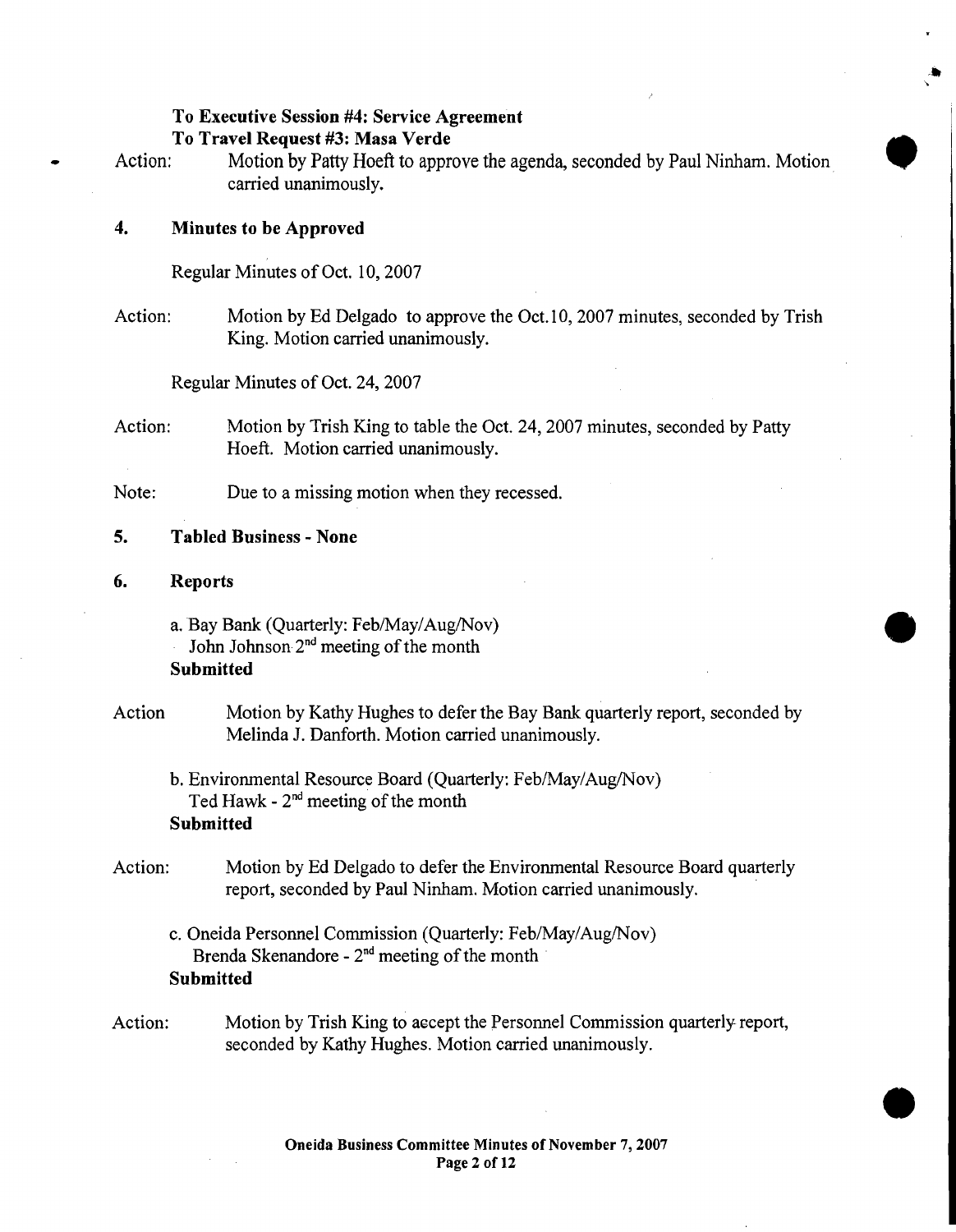7. Travel Reports

1. Vince DelaRosa RE: Legislative Issues - Chicago, IL Aug. 17 - 19, 2007

Action: Motion by Kathy Hughes to defer the travel report, seconded by Trish King. Motion carried unanimously.

| 2. Melinda J. Danforth | $RE: I.T.M.A. 17TH Annual Conference$ |
|------------------------|---------------------------------------|
|                        | Oct. 22-26, 2007 Las Vegas, Nevada    |

Action: Motion by Paul Ninham to support the request of utilizing our Grants office to assist ITMA in writing the grant (if ever needed) and refer this to the General Manager's office, seconded by Melinda 1. Danforth. Motion carried unanimously.

3. Kathy Hughes RE: Health Disparities Office of Minority Health meeting in Columbus, OH, Oct. 28-30, 2007

Action: Motion by Paul Ninham to accept the Health Disparities meeting travel report, seconded by Ed Delgado. For: Paul Ninham, Ed Delgado, Trish King, Melinda 1. Danforth, Patty Hoeft. Abstained: Kathy Hughes. Motion carried.

#### 8. Follow up Reports/BC Directives from Previous Meetings

1. Debbie Danforth RE: School Board Contracting Process

Excerpt from October 24, 2007: Motion by Patty Hoeft that the Oneida Tribal School Board provide a report at the next Oneida Business Committee meeting that describes the contracting process the school uses to employee teachers and the benefits packages offered to them, seconded by Ed Delgado. Motion carried unanimously.

- Action: Motion by Patty Hoeft to defer the School Board contract process to the first Business Committee meeting of December 5, 2007, seconded by Melinda 1. Danforth. Motion carried unanimously.
	- 2. Butch Rentmeister RE: Oneida Total Integrated Enterprises (OTIE) Status Report

Excerpt from October 24, 2007: Motion by Patty Hoeft to request Butch Rentmeester to report to the Oneida Business Committee on November 7, 2007 on the status of OTIE, seconded by Trish King. Motion carried unanimously.

Action: Motion by Trish King to accept the OTIE status report, seconded by Paul Ninham. Motion carried unanimously.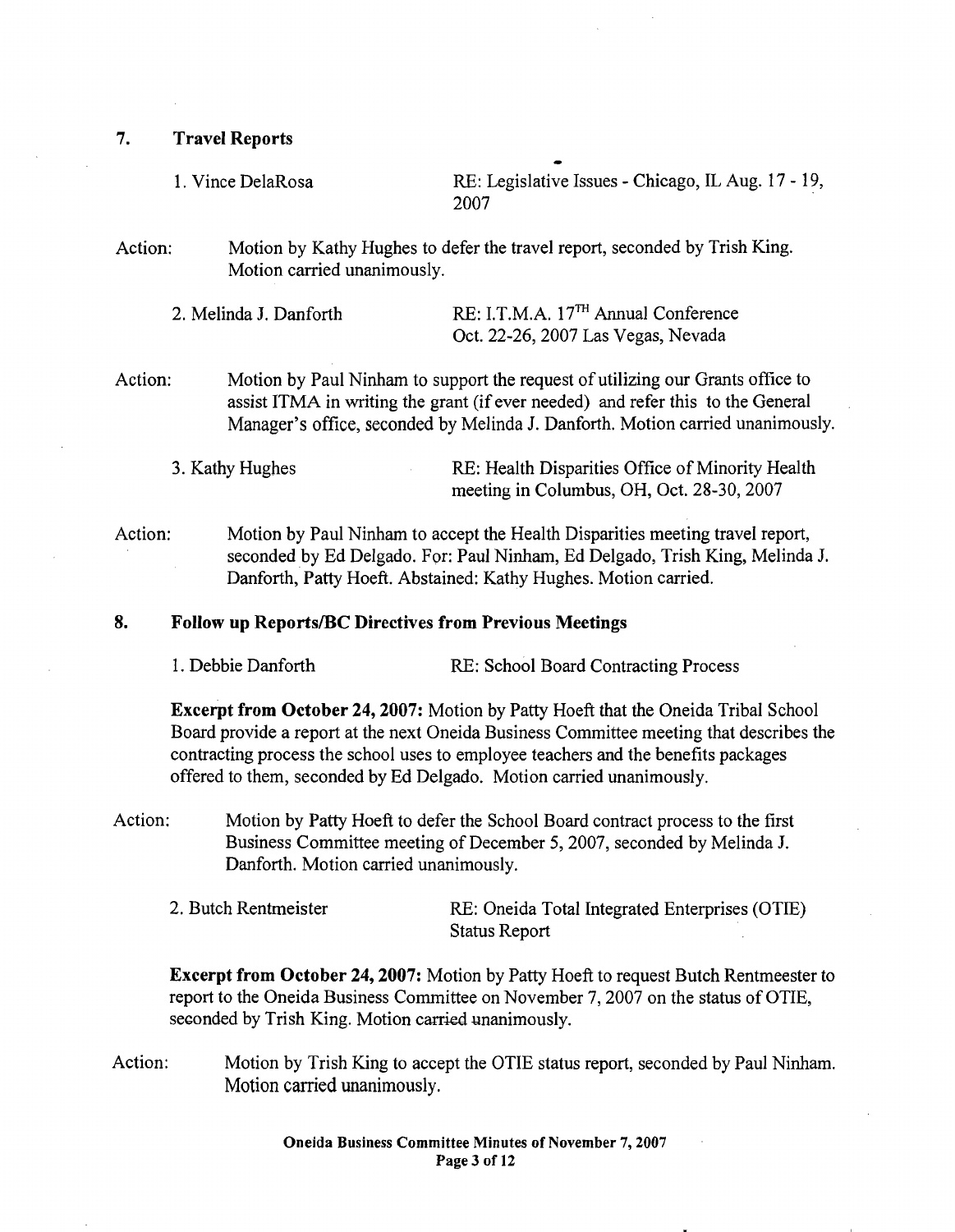Mercie Danforth arrived at 9:30 a.m.

3. Kathy Hughes **RE: Recommendation for Environmental Resource Board.** RE: Recommendation for Environmental Resource Board - Vacancy

Excerpt from October 24, 2007: Motion by Mercie Danforth to defer the recommendations for the Environmental Resource Board vacancy for two weeks, seconded by Paul Ninham. Motion carried unanimously.

Action: Motion by Trish King to approve the Vice Chair's recommendation to appoint Chris Cornelius, Pamela Johns Danforth, and Al Manders to the Environmental Resource Board vacancies, seconded by Patty Hoeft. Motion carried unanimously.

4. JET Team RE: Valiant Compensation Project

Excerpt from October 24,2007: Motion by Ed Delgado to accept the Valiant Compensation Project status report as FYI and to have a plan brought back on November 7, 2007 on how to walk us through each of these steps before the end of November, seconded by Patty Hoeft. Motion carried unanimously.

- Action: Motion by Patty Hoeft to approve the Valiant report, seconded by Trish King. Motion carried unanimously.
- Action: Motion by Trish King to request the Secretary to find as soon as possible a date for the next carried unanimously. Frish King to request the Secretary to find as soon as possible a date<br>Business Committee Retreat, seconded by Kathy Hughes. Motion imously.
- Action: Motion by Patty Hoeft to establish the policy that the Business Committee will approve the wage and salary compensation system for the tribe on an annual basis, that Chief Counsel prepare a resolution with this policy for approval by the Business Committee at the regular Nov. 21,2007 Business Committee meeting, seconded by Paul Ninham. Motion carried unanimously.
- Action: Motion by Patty Hoeft to establish the policy that the Business Committee will approve any organizational change to create or dissolve Divisions and Business Units of the Tribe. That Chief Counsel prepare a resolution with this policy for approval by the Business Committee at the regular Nov. 21, 2007 Business Committee meeting, seconded by Ed Delgado. For: Patty Hoeft, Ed Delgado, Paul Ninham, Melinda 1. Danforth, Kathy Hughes, Mercie Danforth. Abstained: Trish King. Motion carried.

5. Paul Ninham RE: NCAI President Endorsement

•

Excerpt from October 24, 2007: Motion by Paul Ninham to defer the NCAI President

Oneida Business Committee Minutes of November 7, 2007 Page 4 of 12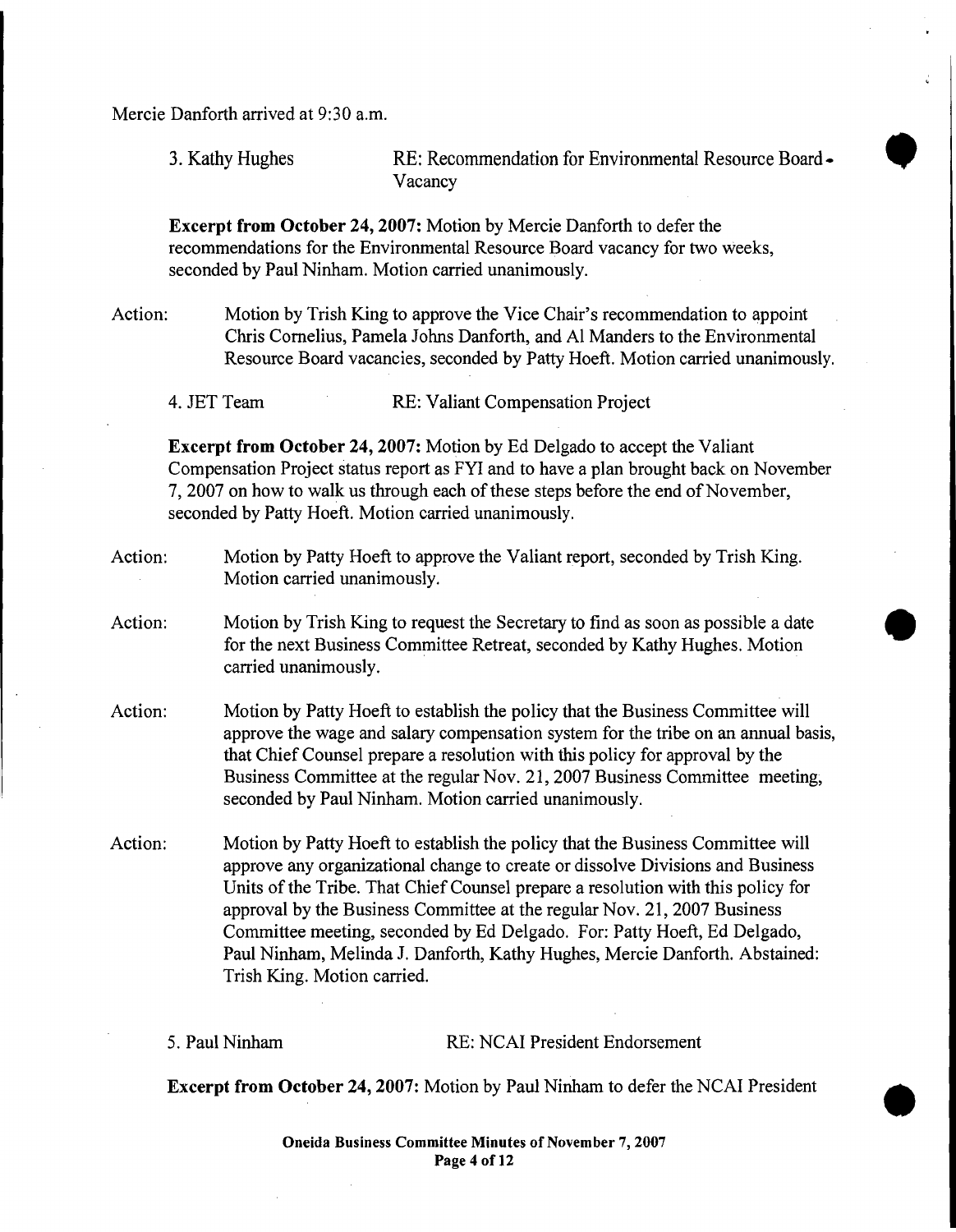endorsement for discussion to the next Oneida Business Committee meeting, seconded by Trish King. Motion carried unanimously.

Action: Motion by Ed Delgado to approve supporting endorsing Joe Garcia as NCAl president if he chooses to run again, seconded by Paul Ninham. For: Ed Delgado, Paul Ninham, Trish King, Melinda 1. Danforth, Kathy Hughes, Patty Hoeft. Abstained: Mercie Danforth. Motion carried.

Action: Motion by Ed Delgado to consider the Chair's NCAl recommendation if Joe Garcia is not available for nomination, seconded by Kathy Hughes. For: Ed Delgado, Kathy Hughes, Trish King, Paul Ninham, Melinda J. Danforth, Patty Hoeft. Abstained: Mercie Danforth. Motion carried.

6. Matt Cornelius RE: Ombudsman Report

Excerpt from Executive Staff mtg. October 4,2007: Motion by Patty Hoeft that monthly Ombudsman reports be provided to the Business Committee agenda beginning Nov. 7,2007, seconded by Ed Delgado. Abstained: Mercie Danforth. Motion carried.

# Action: Motion by Ed Delgado to approve the Ombudsman report, seconded by Melinda J. Danforth. Motion carried unanimously.

- Action: Motion by Patty Hoeft that the Ombudsman report to the Business Committee on a monthly basis starting Dec. 2007, seconded by Paul Ninham. Motion carried unanimously.
- Action: Motion by Patty Hoeft that the Ombudsman report within 60 days to the Business Committee a public relations awareness plan that he will implement to make sure that tribal citizens and users of the Oneida Health Center facility are aware that his services exist and that the Communications Director work with the Ombudsman, seconded by Ed Delgado. For: Patty Hoeft, Ed Delgado, Mercie Danforth, Paul Ninham, Trish King. Abstained: Kathy Hughes, Melinda J. Danforth. Motion carried.

# 7. General Manager RE: SEOTS Strategic Analysis of operation and long term placement with potential of income generation

Excerpt from October 10, 2007: Motion by Vince DelaRosa to direct the General Manager's office work on preparing a strategic analysis that looks at SEOTS operation and it's proper placement long term with the potential of an income generation in the operation where it ends up long term, back in 30 days, seconded by Ed Delgado. Motion carried unanimously.

Action: Motion by Patty Hoeft to accept the SEOTS report, seconded by Trish King.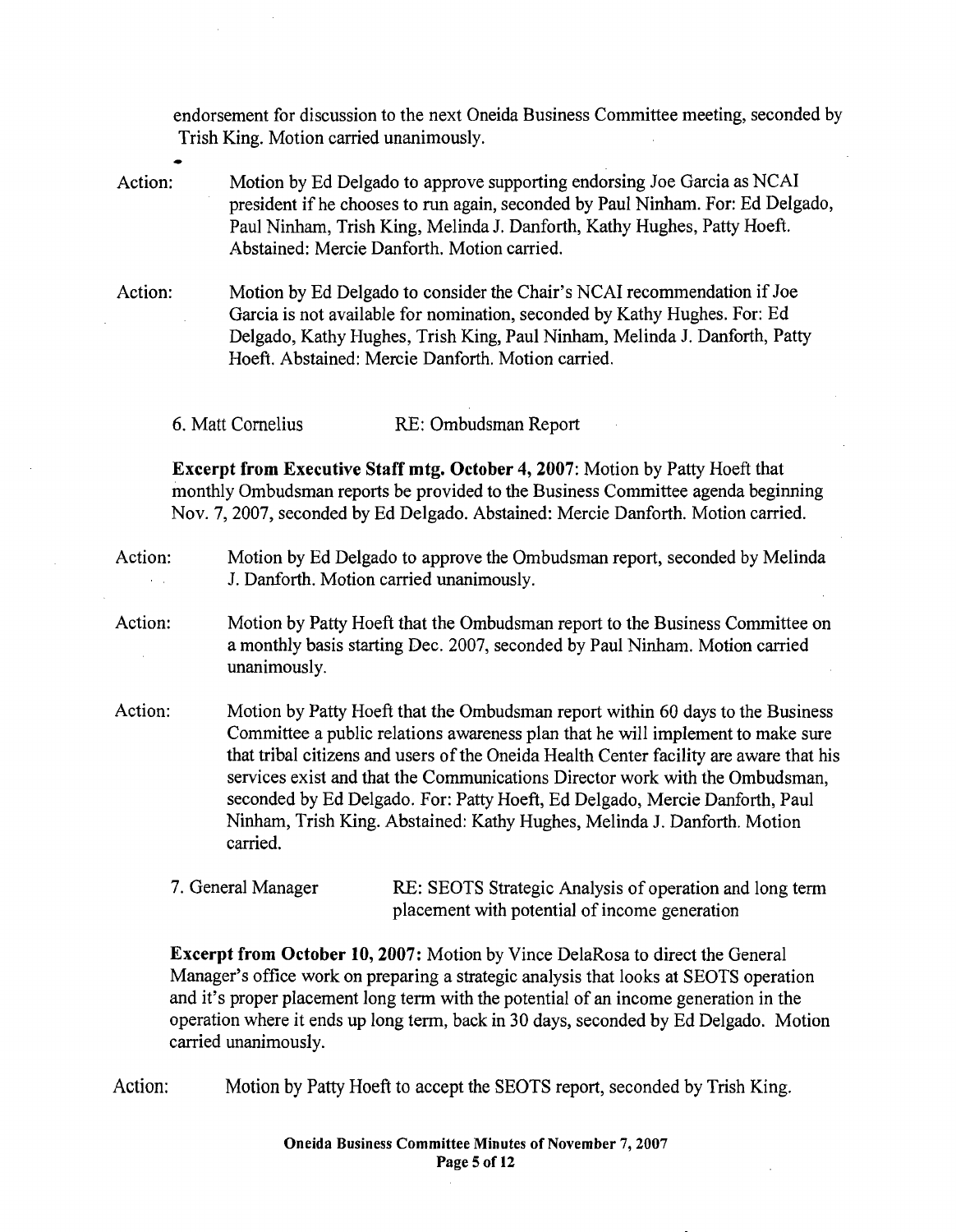Motion carried unanimously.

# 9. New Business<br>a. Resolutions Motion carried unanimously.<br>
New Business<br>
a. Resolutions<br>  $\begin{array}{ccc}\n\bullet & \bullet & \bullet \\
\bullet & \bullet & \bullet & \bullet\n\end{array}$

1. Kevin Cornelius RE: Draft NCAI Resolution in support of Federal Recognition of Tribes

Action: Motion by Kathy Hughes to support the NCAI proposed resolution excluding the  $5<sup>th</sup>$ Be It Further Resolved, seconded by Mercie Danforth. For: Kathy Hughes, Mercie Danforth, Paul Ninham, Trish King, Melinda 1. Danforth, Patty Hoeft. Opposed: Ed Delgado Motion carried.

b. Requests

1. Jim Van Stippen RE: Airport Hotel Board Recommendation

Action: Motion by Kathy Hughes to refer to the Airport Hotel Board recommendation to Chair's office, seconded by Trish King. Motion carried unanimously.

2. Patty Hoeft **RE:** Waterfowl Complaint follow-up request

Action: Motion by Kathy Hughes to refer the waterfowl complaint to the General Manager's office for status report at next Business Committee meeting, seconded by Ed Delgado. • Motion carried unanimously.

3. Patty Hoeft **RE:** Mike Debraska Petition Withdrawal

Action: Motion by Paul Ninahm to accept Michael Debraska's written notification that he withdrew his petition as FYI, seconded by Patty Hoeft. For: Paul Ninham, Patty Hoeft, Trish King, Ed Delgado, Melinda 1. Danforth, Mercie Danforth. Abstained: Kathy Hughes. Motion carried.

4. Patty Hoeft **RE: Reschedule GTC Meeting date** regarding Linda Dallas petition

- Action: Motion by Paul Ninham to defer the rescheduling of the GTC meeting date to the next Business Committee meeting, seconded by Trish King. Motion carried unanimously.
	- 5. Patty Hoeft RE: Green Bay and Hobart Service Agreements
- Action: Motion by Kathy Hughes to approve adding Patty Hoeft to each of the teams negotiating service agreements with the Village of Hobart and City of Green Bay,<br>
seconded by Paul Ninham. Motion carried unanimously.<br>
Oneida Business Committee Minutes of November 7, 2007<br>
Page 6 of 12 seconded by Paul Ninham. Motion carried unanimously.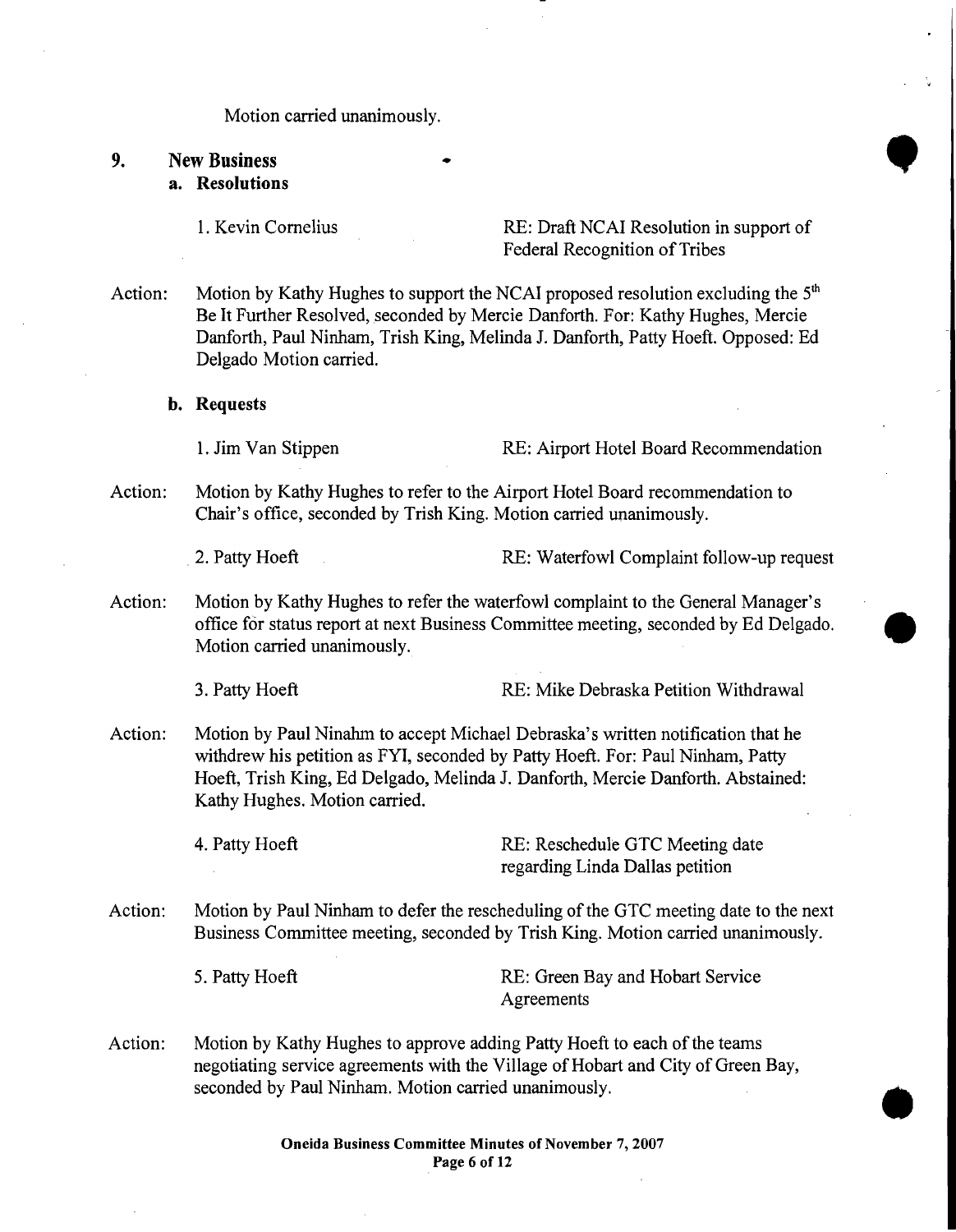6. Neil Comelius/Mike Casey RE: Approval of recommendations to renew Hwy. 54 and E&EE One Stop Facility Licenses

Action: Motion by Ed Delgado to approve renewal of the Hwy. 54 and E&EE One Stoop Facility licenses, seconded by Kathy Hughes. Motion carried unanimously.

7. Gerald Danforth RE: Recommendation for Personnel Commission

Action: Motion by Melinda J. Danforth to accept the recommendation to appoint Jodie Skenandore to the Oneida Personnel Commission, seconded by Paul Ninham. For: Melinda J. Danforth, Paul Ninham, Kathy Hughes, Mercie Danforth, Patty Hoeft. Abstained: Irish King. Motion carried.

#### c. Travel Requests

1. Kathy Hughes RE: Retro approval of Minority Health Regional conversations Mtg. Oct. 29-30, 2007 Columbus, OH

Action: Motion by Melinda J. Danforth to retro-approve the travel request of Oct.29-30, 2007, Columbus, OH, seconded by Patty Hoeft. For: Melinda 1. Danforth, Patty Hoeft, Trish King, Paul Ninham, Mercie Danforth, Ed Delgado. Abstained: Kathy Hughes. Motion carried.

2. Kathy Hughes RE: Bemidji Area IHS Fall All ITU Meeting, Nov. 27-29, 2007, Bloomington, MN

Action: Motion by Melinda J. Danforth to approve the travel request for Bemidji Area IHS Fall All lTV Meeting, Nov. 27-29,2007, Bloomington, MN, seconded by Patty Hoeft. For: Melinda 1. Danforth, Patty Hoeft, Trish King, Paul Ninham, Mercie Danforth, Ed Delgado. Abstained: Kathy Hughes. Motion carried.

3. Gerald Danforth RE: Mesa Verde Dedication, Dec.15, 2007

Action: Motion by Ed Delgado to approve the travel request for the Chair, 10 high school students, two chaperones and no staff from the Communication Office, seconded by Paul Ninham. For: Ed Delgado, Paul Ninham, Trish King, Kathy Hughes, Mercie Danforth. Opposed: Patty Hoeft. Abstained: Melinda 1. Danforth. Motion carried.

# 10. Finance Committee - None

Oneida Business Committee Minutes of November 7, 2007 Page 7 of 12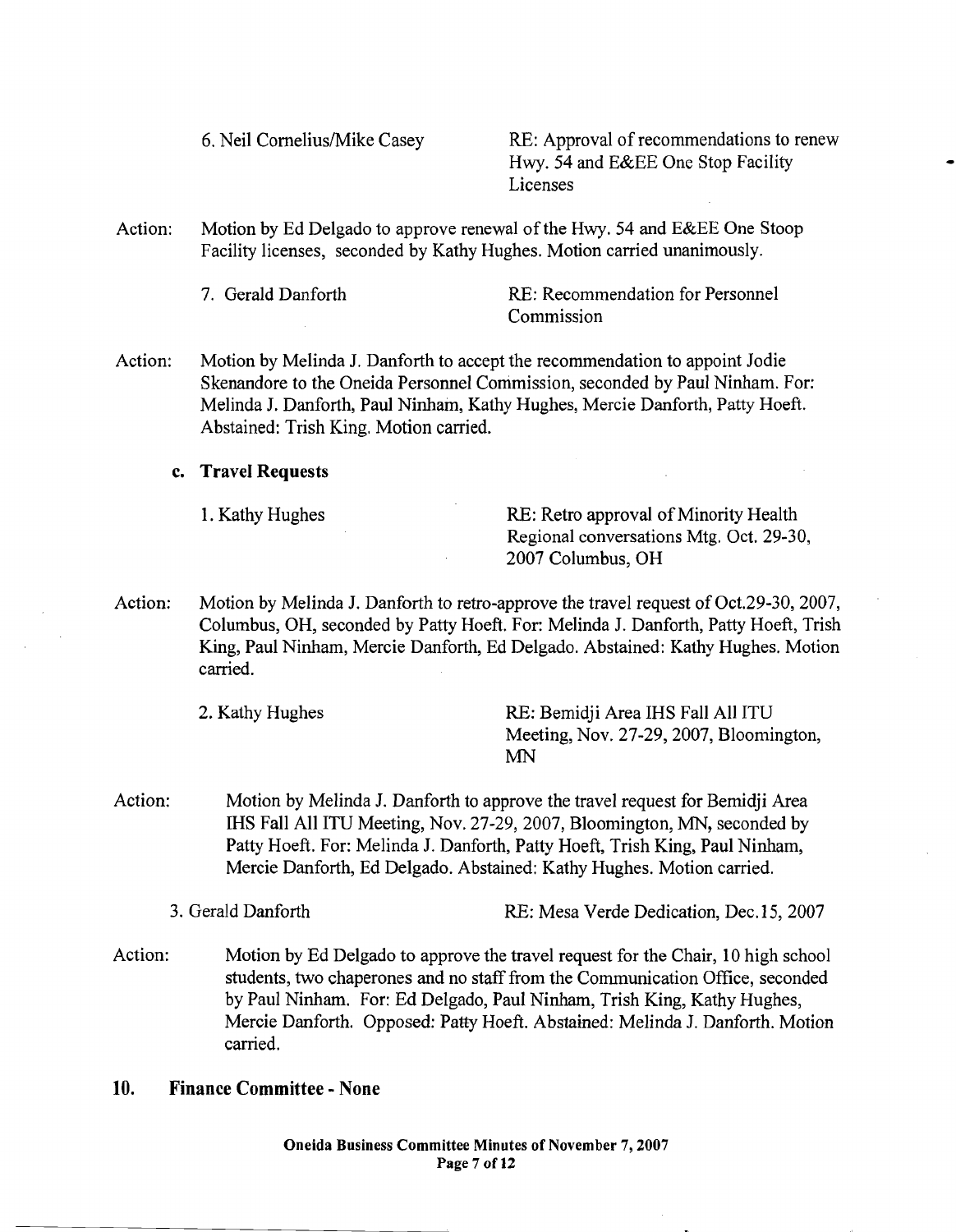11. Legislative Operating Committee ( LOC)

•

Legislative Operating Committee (LOC)<br>1. For Consideration LOC Minutes of Oct. 8, 2007

Action: Motion by Ed Delgado to approve the LOC minutes of Oct. 8, 2007, seconded by Paul Ninham. Motion carried unanimously.

2. For Consideration Emergency Resolution Adopting GTC Stipends Policy

- Action: Motion by Kathy Hughes to support the finalization of a GTC Stipend Policy that deletes Section 4.2 all options, Section 4.3 all options, Section 4.4 all options and Section 4.5 all options, seconded by Ed Delgado. For: Kathy Hughes, Ed Delgado, Paul Ninham, Trish King, Mercie Danforth, Melinda J. Danforth. Opposed: Patty Hoeft. Motion carried.
	- 3. For Consideration Election Law Amendments for GTC Packet
- Action: Motion by Kathy Hughes to support the amendments to the Oneida Election law to be presented to the GTC, seconded by Patty Hoeft. Motion carried unanimously.
- Action: Motion by Trish King that all items coming from LOC to the Business Committee agenda have a cover letter explaining what type of action is necessary by the Business Committee, a legislative analysis if appropriate, a Statement ofEffect it's a resolution, a clean version of the legislation and a strike out version of the  $\begin{array}{c}\n\text{tree} \\
\text{if}\n\end{array}$ legislation. That each be separated in the LOC section of the Business Committee agenda, seconded by Patty Hoeft. Motion carried unanimously.
	- 4. For Consideration Resolution adopting amendments to the Drug and Alcohol Free Workplace Policy
- Action: Motion by Kathy Hughes to refer amendments to the Drug and Alcohol Free Workplace Policy back to LOC to be separated out, seconded by Ed Delgado. Motion carried unanimously.
- Action: Motion by Patty Hoeft to recess until 1:30 p.m., seconded by Ed Delgado. Motion carried unanimously.

Into Executive Session at 1:30 p.m.

Back into regular session at 5:25 p.m. Present: Kathy Hughes, Mercie Danforth, Patty Hoeft, Trish King, Melinda J. Danforth

•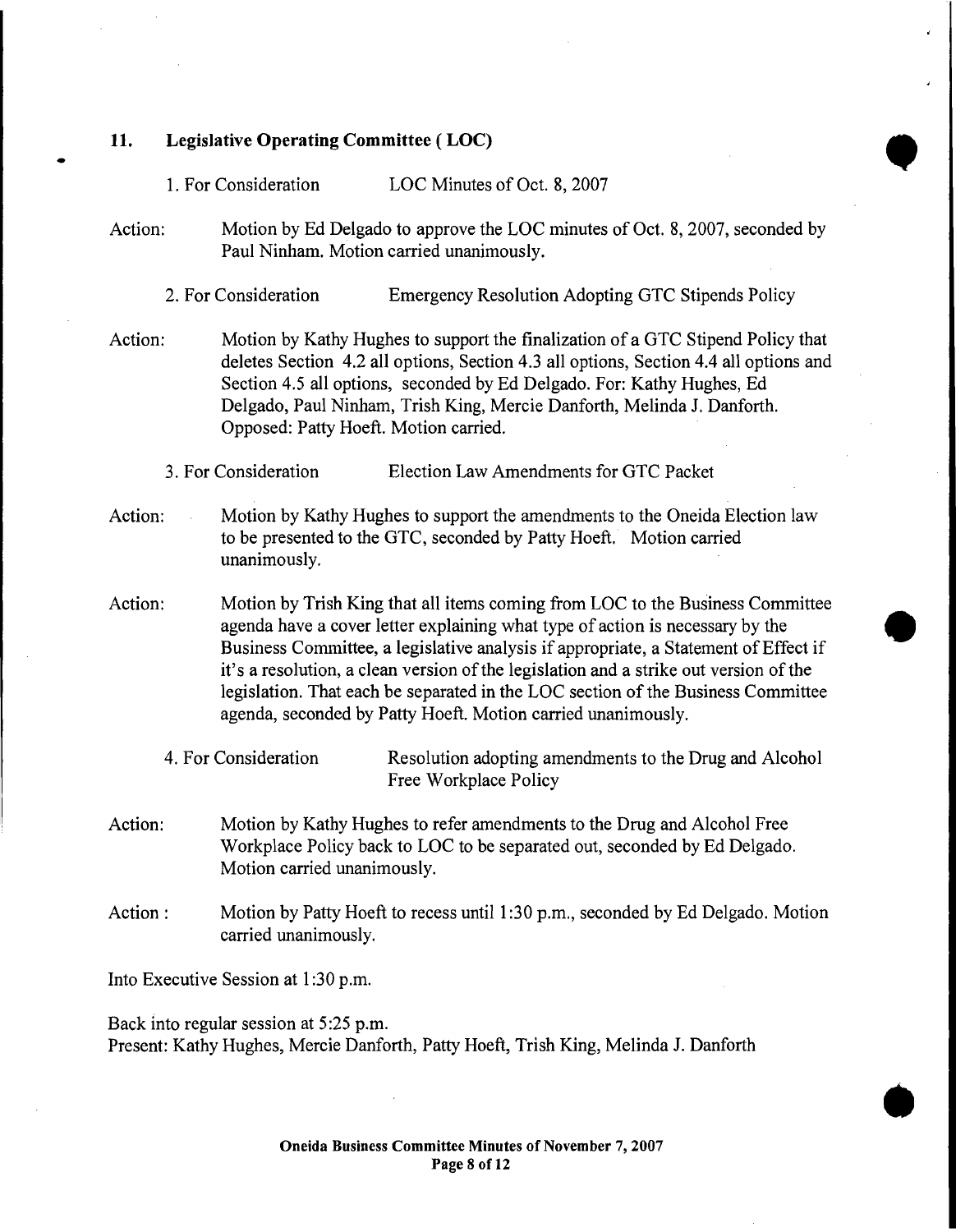#### 12. Treasurer's Report None

- 13. Oneida Business Committee Planning None
- 14. Executive Staff Meeting -None

#### 15. Legislative Affairs Update

- 1. Senate Bill 96 FYI
- 2. Assembly Bill 198 FYI
- 3. State budget Update FYI
- Action: Motion by Patty Hoeft to accept Senate Bill 96 as FYI, seconded by Trish King. Motion carried unanimously.
- Action: Motion by Patty Hoeft to accept Assembly Bill 198 as FYI, seconded by Mercie Danforth. Motion carried unanimously.
- Action: Motion by Patty Hoeft to accept the State budget as FYI, seconded by Mercie Danforth. Motion carried unanimously.

4. Letter to Chairman Lehman & Members ofthe Committee re: Testimony on Senate Bills 98 and 132 - Retro approval

- Action: Motion by Patty Hoeft to retro-approve the letter to Chairman Lehman and Members of the Committee regarding testimony on Senate Bills 98 and 132. seconded by Mercie Danforth. Motion carried unanimously.
	- 5. Local, County and Municipal report Approve
		- a. Letter to Hobart from U.S. Census Bureau
		- b. Hobart request for Federal Legislation re: Federal Tax Exempt Land withing Hobart
		- c. Letter from Hobart to Congressman Kagen re: Compensation for loss of tax revenues
		- d. Hobart assessments by tax classification for 2007
- Action: Motion by Trish King to approve the local, county and municipal report with all the recommendations (refer census letter to Melissa M., refer assessment and Mell sheet to the General manager to assign appropriate department to review documents, refer to the COS to assign staff to attend Hobart meeting when specific Oneida issues arise), seconded by Patty Hoeft. Motion carried unanimously.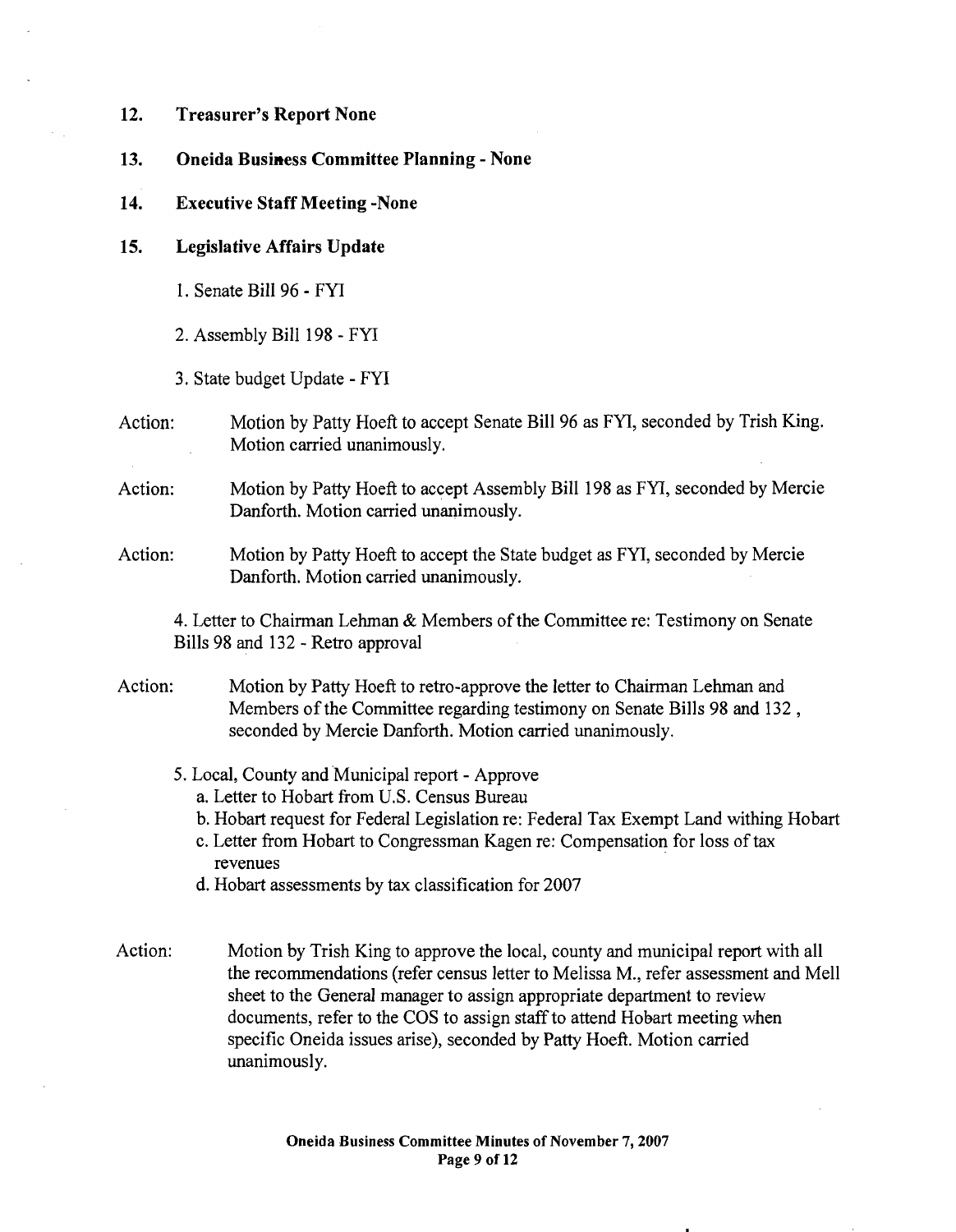6. Indian Health Care Improvement Act (IHCIA) Update - FYI

Action: Motion by Trish King to accept the IHCIA update, seconded by Patty Hoeft. Motion carried unanimously. •

- 16. Executive Session
	- a. Tabled Business None
	- b. Old Business

1. Gerald Danforth RE: Senior Staff Bonuses

Excerpt from October 24, 2007: Motion by Ed Delgado to defer the Gaming General Manager issue to the Nov. 7, 2007 Oneida Business Committee, meeting, seconded by Paul Ninham. Motion carried unanimously.

•

•

- Action: Motion by Trish King to retro approval to the FY06 bonus to the Gaming General Manager based on a very satisfactory evaluation, seconded by Mercie Danforth. Motion carried unanimously.
- Action: Motion by Mercie Danforth to withdraw the current policy of the gaming incentive plan as an approved policy and that it be rewritten to apply to all gaming employees, that the Gaming General Manager to work with the HRD director to revise the plan so that its aligned with the non-gaming portion of the organization and that the application of this policy shall not exceed 1% of the personnel wage incentive plan as an approved policy and that it be rewritten to apply to all gaming<br>employees, that the Gaming General Manager to work with the HRD director to<br>revise the plan so that its aligned with the non-gaming porti

2. Mercie Danforth RE: Windgate Recommendations

Excerpt from September 26, 2007: Motion by Kathy Hughes to direct there be coordination with the Treasurers's Office for the potential consideration and recommendations that will be brought back to the Business Committee, seconded by Mercie Danforth. Motion carried unanimously.

3. Chief Counsel RE: Review of Windgate lease and room tax issues

Excerpt from September 26,2007: Motion by Kathy Hughes to direct the Law Office to work with the Hotel Corporation on the review ofthe lease and room tax issues, seconded by Trish King. Motion carried unanimously.

Action: Motion by Mercie Danforth to delete Windgate from the agenda and bring back when and if the Treasurer feels necessary to bring back any recommendations if necessary, seconded by Patty Hoeft. Motion carried unanimously.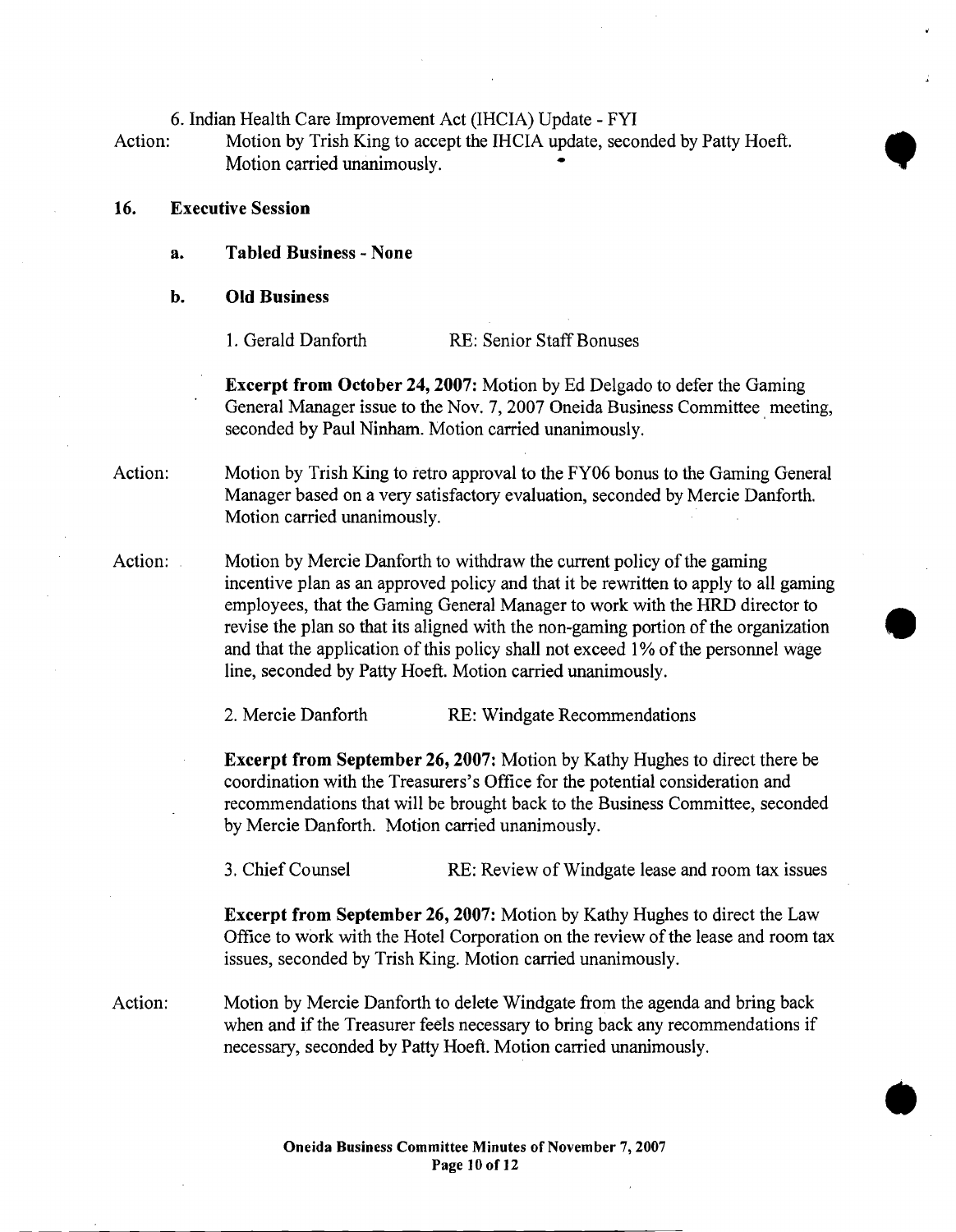1. Mary Antone RE: MOU between Brown County and Outagamie County Amateur Radio Emergency Service/Radio Amateur Civil Emergency Service, The Oneida Office of Emergency Management/Homeland Security Action: Motion by Patty Hoeft to approve the MOU between Brown County and Outagamie County Amateur Radio Emergency ServicelRadio Amateur Civil Emergency Service, The Oneida Office of Emergency Management/Homeland Security, seconded by Melinda J. Danforth. Motion carried unanimously. Action: Motion by Mercie Danforth to amend the motion to authorize Marty Antone to sign the MOD; seconded by Patty Hoeft. Motion carried unanimously. 2. Genevieve Gollnick RE: Gerald L. Hill Attorney Contract FY08 Action: Motion by Mercie Danforth to approve the FY08 attorney contract for Gerald L. Hill for the Personnel Commission, seconded by Patty Hoeft. Motion carried unanimously. 3. Debbie Thundercloud RE: Attorney Charlene Smith Contract Action: Motion by Trish King to approve the addendum to attorney contract for Charlene Smith to expire at midnight Nov. 24,2007, seconded by Mercie Danforth. For: Trish King, Mercie Danforth, Patty Hoeft. Abstained: Melinda J. Danforth. Motion carried. Action: Motion by Patty Hoeft to refer the attorney contract for Charlene Smith to the General Manager for further follow-up, and report back to the Business Committee agenda Nov. 21, 2007, seconded by Mercie Danforth. Motion carried unanimously. 4. Gerald Danforth RE: Service Agreement Update Action: Motion by Trish King to accept the report and appoint Melinda J. Danforth to the Hobart negotiation team, seconded by Patty Hoeft. For: Trish King, Patty Hoeft, Mercie Danforth. Abstained: Melinda J. Danforth. Motion carried. d. Legislative Affairs Update 1. Kevin Cornelius RE: State Assembly Bill 205 re: State Legislative approval of Off Reservation Gaming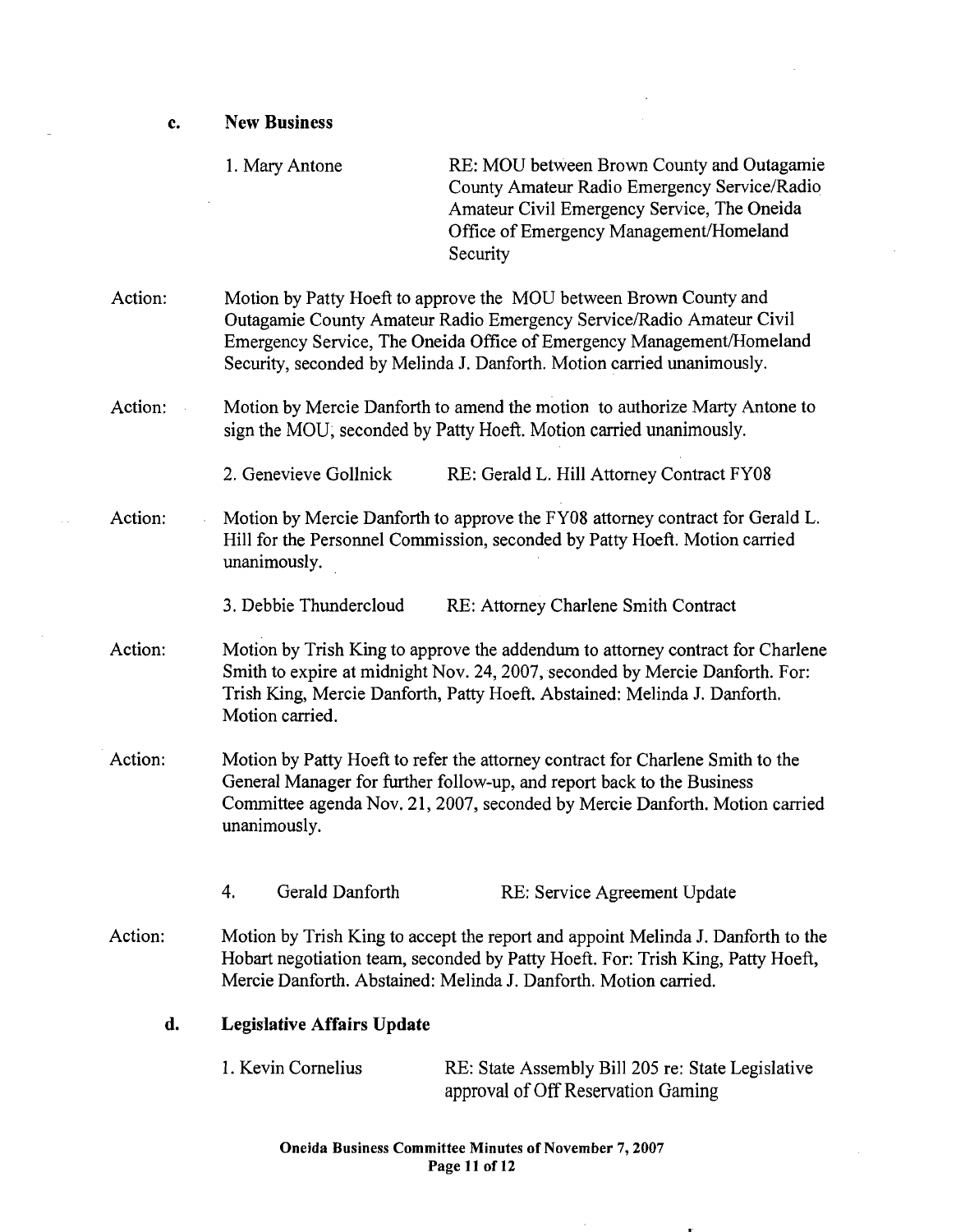| Action: | Motion by Mercie Danforth to refer Legislative Affairs to work with the law<br>office on position paper regarding off reservation gaming, seconded by Melinda J.<br>Danforth. Motion carried unanimously.                                                                                                                     |
|---------|-------------------------------------------------------------------------------------------------------------------------------------------------------------------------------------------------------------------------------------------------------------------------------------------------------------------------------|
| Action: | Motion by Melinda J. Danforth retitle it to State assembly bill 205 regarding State<br>legislation approval of Off-Reservation Gaming, seconded by Patty Hoeft.<br>Motion carried unanimously.                                                                                                                                |
| е.      | <b>Attorney Brief</b>                                                                                                                                                                                                                                                                                                         |
| Action: | Motion by Melinda J. Danforth to accept the Attorney Brief as FYI, seconded by<br>Patty Hoeft. Motion carried unanimously.                                                                                                                                                                                                    |
| f.      | <b>Audit Committee</b>                                                                                                                                                                                                                                                                                                        |
|         | Audit Minutes of June 28, 2007                                                                                                                                                                                                                                                                                                |
| Action: | Motion by Patty Hoeft to accept the June 28, 2007 audit minutes, seconded by<br>Mercie Danforth. Motion carried unanimously.                                                                                                                                                                                                  |
|         | Audit Minutes of Sept. 27, 2007                                                                                                                                                                                                                                                                                               |
| Action: | Motion by Patty Hoeft to accept the Sept. 27, 2007 audit minutes, seconded by<br>Mercie Danforth. Motion carried unanimously.                                                                                                                                                                                                 |
|         | Special Audit Minutes of Oct. 1, 2007                                                                                                                                                                                                                                                                                         |
| Action: | Motion by Patty Hoeft to accept the special audit minutes of Oct. 1, 2007,<br>seconded by Melinda J. Danforth. Motion carried unanimously.                                                                                                                                                                                    |
|         | Special Audit Minutes of Oct. 17, 2007                                                                                                                                                                                                                                                                                        |
| Action: | Motion by Patty Hoeft to accept the special audit minutes of October 17,<br>2007, seconded by Melinda J. Danforth. Motion carried unaimously.                                                                                                                                                                                 |
| g.      | Oneida Enterprise Development Authority at 1:30 p.m.                                                                                                                                                                                                                                                                          |
|         |                                                                                                                                                                                                                                                                                                                               |
| Action: | Motion by Melinda J. Danforth to direct the Chief of Staff to work with Oneida<br>Enterprise Development Authority to bring back recommendations on payment<br>considerations and that a status report on the outstanding payment issues be<br>brought back to the Dec. 5, 2007 Business Committee meeting, seconded by Patty |

**•** 

Hoeft. Motion carried unanimously.